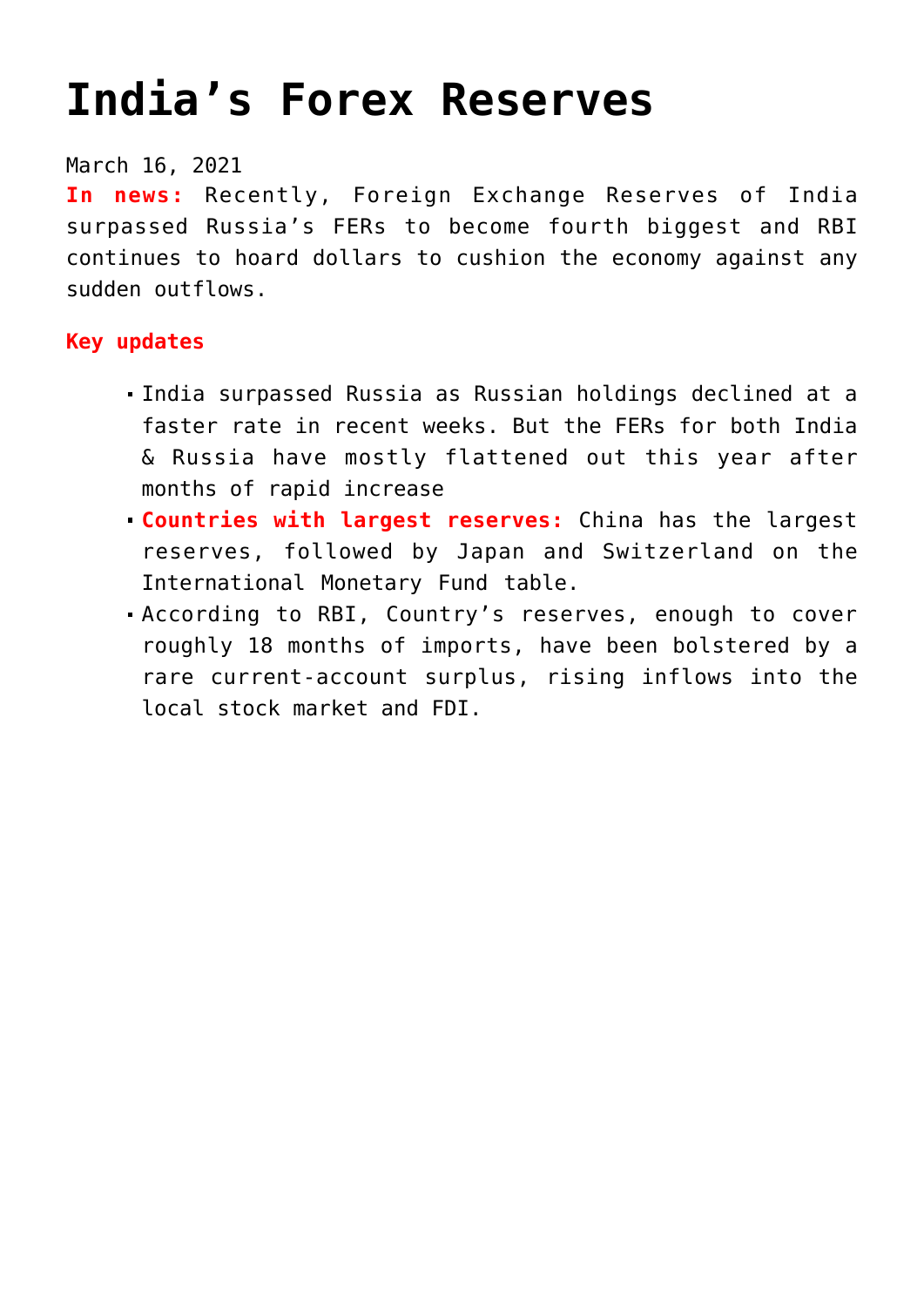

### **Key facts by RBi**

- In the previous week ended February 26, the reserves rose by USD 689 million to USD 584.554 billion. It had touched a record high of USD 590.185 billion in the week ended January 29, 2021.
- In the reporting week ended March 5, the fall in reserves was due to a decline in the **Foreign Currency Assets (FCA).**
- The FCA dipped by USD 3.002 billion to USD 539.613 billion, the Reserve Bank of India's (RBI) weekly data showed.
- Expressed in dollar terms, FCA includes the effect of appreciation or depreciation of non-US units like the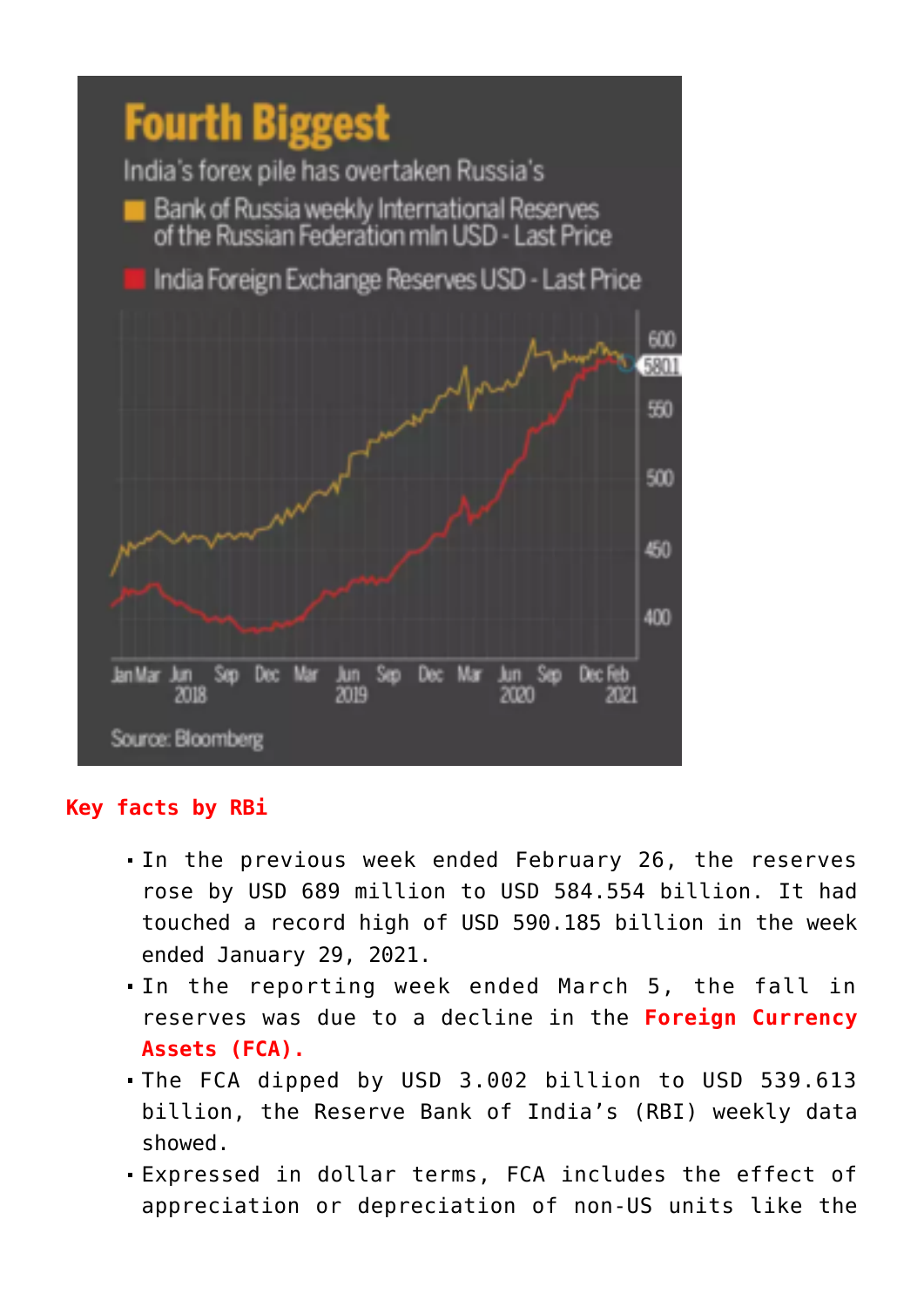euro, pound and yen held in the foreign exchange reserves.

## **Significance:**

As per the market analysts, a strong reserves position gives foreign investors and credit rating companies added comfort that the government can meet its debt obligations despite a deteriorating fiscal outlook and the economy heading for its first full-year contraction in more than four decades.

**What are foreign exchange reserves(FER)?**

- In general terms, FERs are cash and other reserve assets such as gold held by a central bank or other monetary authority that are primarily available to balance payments of the country, influence the foreign exchange rate of its currency,
- India has large foreign-exchange reserves; holdings of cash, bank deposits, bonds, and other financial assets denominated in currencies other than India's currency, the Indian rupee.
- In India, these reserves are managed by the RBI for the Indian government and the main component is foreign currency assets.
- Reserve Bank of India Act and the Foreign Exchange Management Act, 1999 set the legal provisions for governing the foreign exchange reserves.RBI accumulates foreign currency reserves by purchasing from authorized dealers in open market operations.
- The Foreign exchange reserves of India consists of below four categories:
	- Foreign Currency Assets
	- Gold
	- Special Drawing Rights
	- Reserve Tranche Position
- These reserves act as the first line of defense for India in case of economic slowdown, but acquisition of